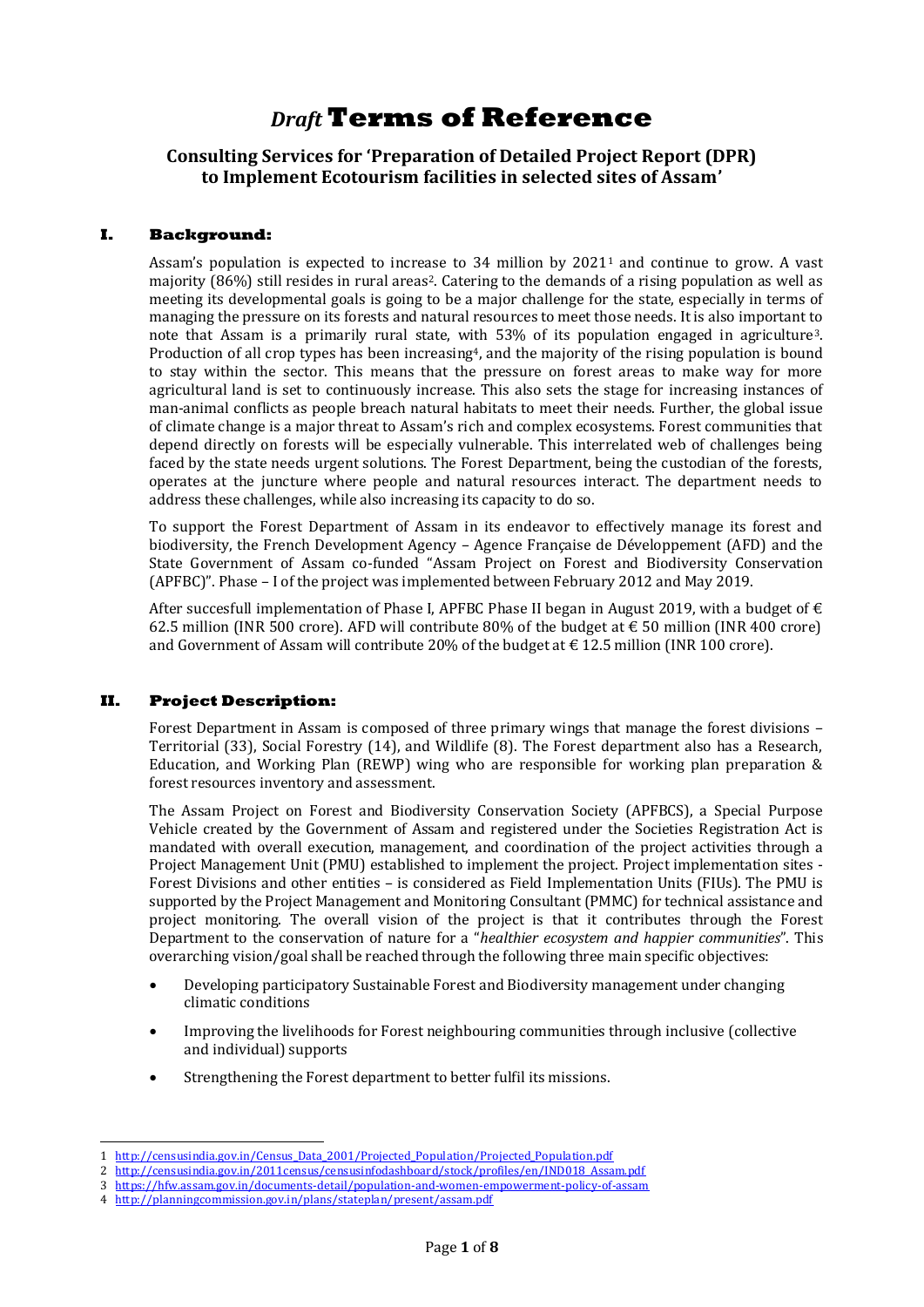The project is divided into four major components. Brief description of each component is presented below:

- 1. *Component 1: Conservation of Ecosystems:* the key focus of Phase II is conservation of forests and wildlife. The component is divided into two sub-components to ensure each receives due attention:
	- a. *Sustainable Forest Management*: activities will include
		- State-wide forest resource mapping will be conducted to form a database of the state's natural resources and conservation needs.
		- 12,500 ha of plantations,
		- Setting up Climate Change and REDD+ processes and
		- Improvement of infrastructure needed by frontline staff
	- b. *Biodiversity Conservation:* addresses the critical conservation needs of the richbiodiversity of the state through activities as
		- Improvement of Protected Area management,
		- Conservation efforts for a few key species (especially those that have not
		- received enough attention so far),
		- Outreach efforts to spread public awareness and
		- Supporting the Assam State Biodiversity Board in making its Biodiversity
		- Management Committees stronger.

This component will also contain a number of technological interventions aimed at enhancing the department's conservation efforts and effectiveness.

- 2. *Component 2: Community Engagement* aims to
	- a. Further strengthen the 136 existing communities from Phase I as well as support 125 newcommunities through training and supporting JFMC/EDCs for joint forest management and linking them with alternate livelihood options.
	- b. Build market linkages to ensure that the livelihood interventions are successful and sustainable.
	- c. Converge with existing government schemes to ensure forest fringe communities reduce their dependence on forest resources
	- d. Form Self Help Groups and Joint Liability Groups to allow beneficiaries to function independently and reap benefits from the activities initiated under the project even after the project is over.
- 3. *Component 3: Institutional Strengthening*addresses: Forest Department's most urgent institutional gaps, ensuring that it is equipped to deal with the complex challenges it faces.

Activities are as under:

- a. Conduct of a comprehensive HR study including strengthening of the legal cell, procurement cell and research and education cell
- b. Digitizing the department's work by strengthening the Forest Management Information System (FMIS),
- c. Improving the human resource module of the FMIS,
- d. Supporting the Forest Schools by addressing their infrastructural requirements.
- e. Project management of Phase II.
- *4. Component 4: Climate, Gender and Social Inclusion:*

*Throughout the project activities, Climate, Gender and Social Inclusion* will be recurring and cross-cutting themes for all activities. This is reflected in the Project's Environmental and Social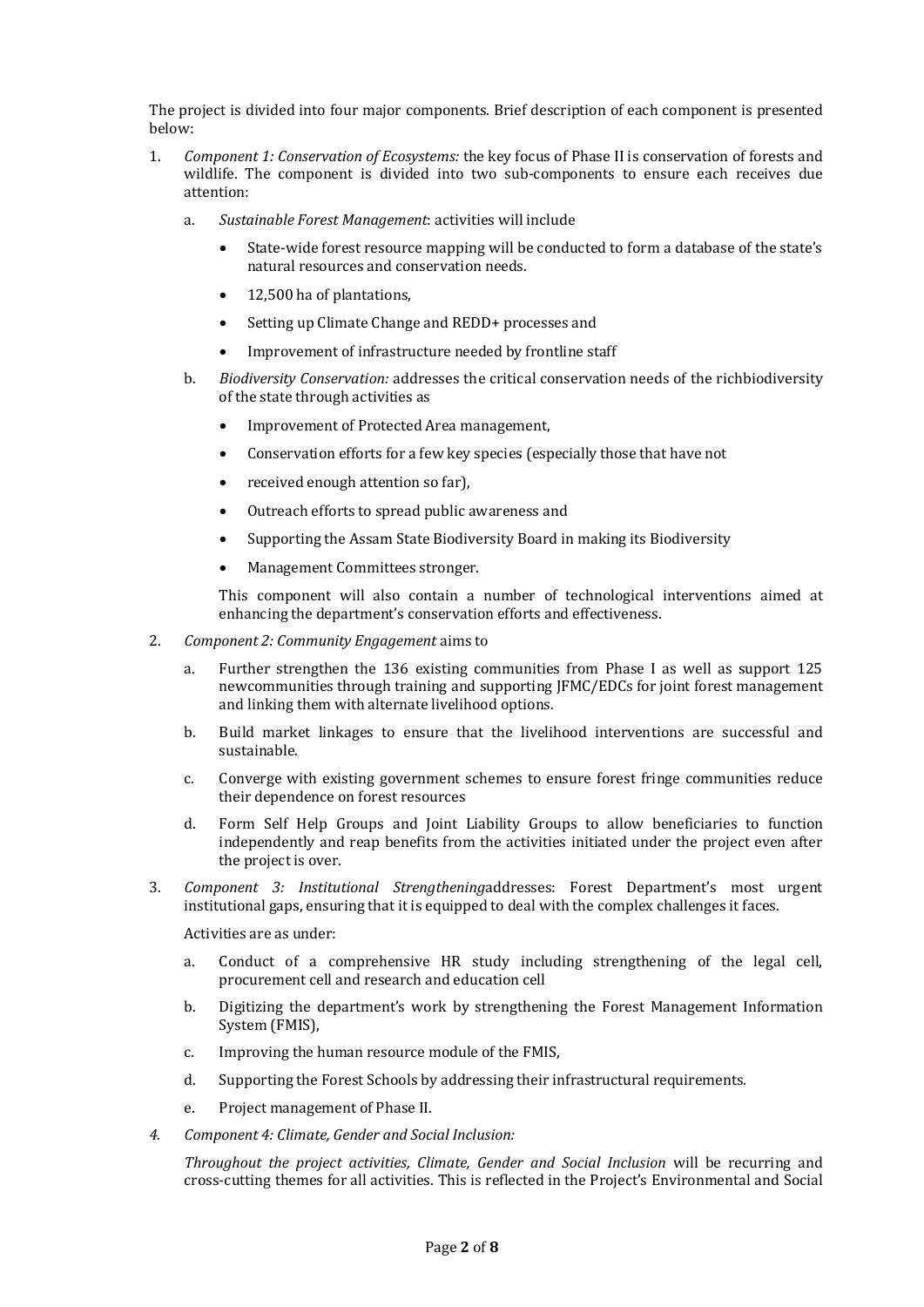Commitment, which will be fulfilled through the Environmental and Social Management System and the Gender Action Plan. The project is committed to ensuring fair gender representation as well as inclusion of vulnerable sections of all stakeholders, especially in case of its beneficiary communities. This translates to a participative approach wherever applicable, such as for microplanning with the community; and an inclusive approach inviting a broad representation of community members, such as in case of livelihood trainings. Considering the wide ambit of project activities which would interact with forests, biodiversity and other large infrastructural undertakings (equipment, vehicles, buildings, etc.), the Project shall closely monitor its activities to ensure alignment with its climate, gender and social inclusion commitments.

## **III. Expected Outcomes of the Project:**

The expected outcomes of APFBC Phase-II are as under:

- Enhanced sustainable and participatory forest management under changing climatic conditions.
- Sustainable and participatory management of biodiversity/ecosystems.
- Improved livelihood of forest-dependent communities.
- Strengthened institutional capacities for inclusive management of natural resources.

**Project Documents:** Further details of the project, implementation arrangements, and the project documents are available on the project websit[e www.apfbcs.nic.in](http://www.apfbcs.nic.in/).

## **IV. Promotion of the ecotourism**

-

The APFBC Phase-II recognizes that ecotourism is a proven tool for sustainable biodiversity conservation and poverty alleviation for the forest fringe communities. This is validated in the evaluation report of the APFBC Phase-I in the first five years by the Assam Forest Department**5**.

The goal of the Ecotourism Strategy of APFBC Phase-II Assam is: "*Environmentally and socially responsible ecotourism development that safeguards the integrity and diversity of its natural resources, provides education and enjoyment to visitors and delivers larger and more widely distributed income and employment opportunities to the local communities and their constituents, especially the women, youth, indigenous peoples, and other vulnerable groups*."

The Ecotourism Strategy and Action Plan for 2021–2025 under Phase-II in a post-pandemic Assam maintains this recognition by sustaining the ecotourism principles namely:

- a. Sustainable management of natural and cultural resources through managing the crisis and mitigating the socio-economic impacts on livelihoods by ecotourism
- b. Empowering local communities to participate, boosting competitiveness, building resilience, and benefit from ecotourism
- c. Developing ecotourism products by advancing innovation and digitization that satisfy visitors and position the state of Assam as a globally competitive ecotourism destination
- d. Fostering sustainable, inclusive green growth and biodiversity conservation
- e. Strengthening coordination, partnerships, and solidarity for the socio-economic recovery by environmental education and conservation awareness

APFBC Phase-II has identified three major strategic directions for ecotourism development that are as follows:

- a) Development and marketing of competitive tourist products and destinations
- b) Improvement of market access, connectivity, and destination infrastructure; and
- c) Improvement of tourism institutional governance and industry manpower capabilities

<sup>5.</sup> Evaluation Report", Evaluation of Assam Project on Forest and Biodiversity Conservation (APFBC) followed by Drafting of Phase II of the Project,2018[. Evaluation-Report-APFBC.pdf \(apfbcs.nic.in\),](http://apfbcs.nic.in/phase-ii%20documents/Evaluation-Report-APFBC.pdf) accessed on 14 December 2021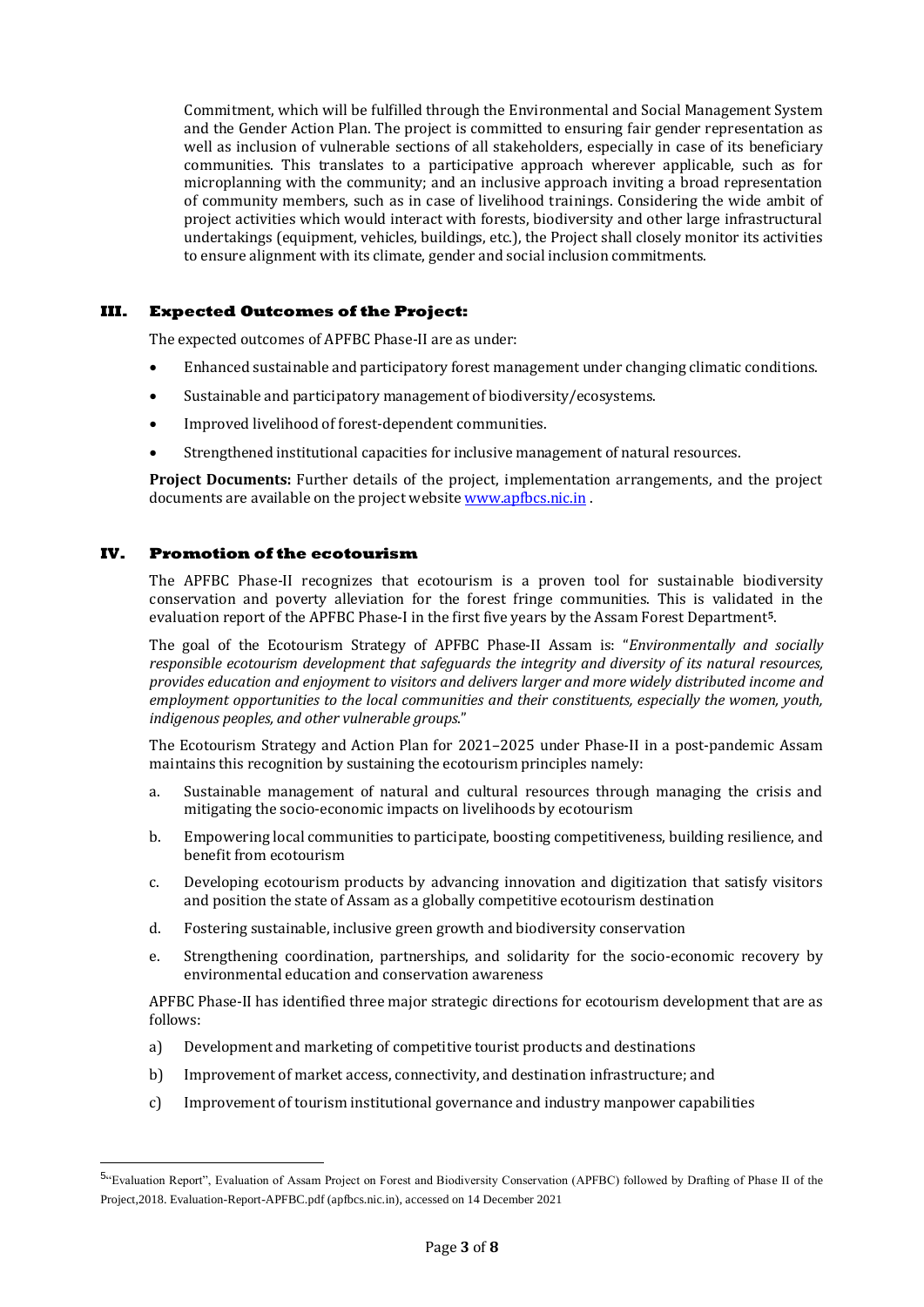Towards implementing the strategic directions, APFBC has carried out site selection based on a set of criteria that ensure the elements of ecotourism. The criteria are based on components such as natural assets, communities & culture, awareness & sensitization, infrastructure, skill development, institutional strengthening, marketing, and linkages. A total of 10 sites (approximate) has been selected in the State of Assam.

**V. The** *Assam Project on Forest and Biodiversity Conservation (APFBC***)has received financing from**  *Agence Française de Développement* **("AFD"), and intends to use part of the funds thereof for payments under the following contract** "Preparation of Detailed Project Report (DPR) to implement Ecotourism facilities in selected sites of Assam".

## **VI. Scope of the Assignment:**

The objective of the assignment is to develop an ecotourism model. The scope of the assignmentshallinclude:

- 1. Examine the technical, social, ecological, financial, and economic feasibility of specific investments for community-based ecotourism development in ten (tentative) identified sites in Assam.
- 2. Conduct feasibility analysis:
	- i. *Business:* towards framing the required information in the form of resources, costs, benefits, and worthiness
	- ii. *Tourism:* existing tourism enablers in the sites and other factors that influence the demand and offer of tourist attractions
- 3. Prepare a Detailed Project Report (DPR) to implement ecotourism facilities and services development at selected sites in the state of Assam

### **VII. Tasks to be achieved:**

- (a) Identify the infrastructure needs/gaps in the selected sites and propose ecotourism products in 10 (tentative) identified sites. It is emphasized that the consultants should adhere to the ecotourism strategy prepared by the project.
- (b) Assess existing demographic and infrastructural scenarios in each of the selected sites
- (c) Assess the existing ecotourism scenario in each of the selected sites
- (d) Identify cultural/ heritage trails around the villages drawing on unique elements of the region like temples with vernacular architecture, folklore, and festivals and others. Undertake all necessary written and visual documentation and develop promotional materials. Identify at least 10 youth to be trained on managing the trail.
- (e) Collate, analyze, consolidate, and prepare reports basis consultations, meetings, and interviews undertaken and conducted throughout the planning process
- (f) Conduct SWOT analyses of sustainable ecotourism development in each of the target sites
- (g) Suggest a network of 'minimalist' homestays offering basic comforts and 'authentic' local experiences including cuisine and engaging local communities. Identify at least 10 such homestays including guiding owners on undertaking necessary refurbishments.
- (h) Suggest exposure visit sites for the selected youth to show case successful initiatives of community based eco-tourism
- (i) Prioritize, plan proposals, land use zoning and frame the regulations considering the existing policy regime (wildlife, environmental, and social) in and around the sites and envisaged future development
- (j) Estimate the requirement of facilities, utilities, and social infrastructure to cater to ecotourism for the next two decades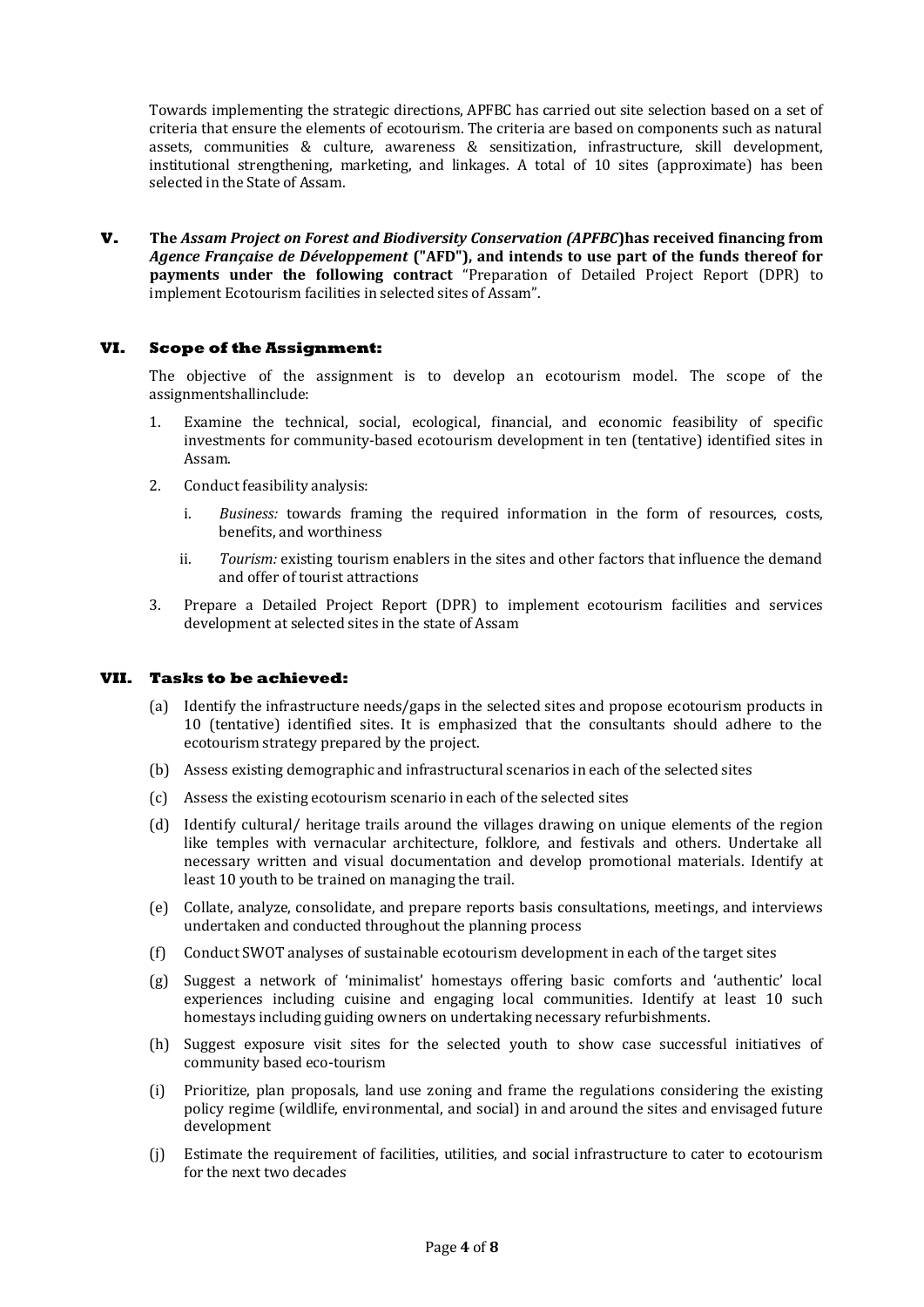- (k) Provide detailed designs that include construction drawings, detailed cost estimates, engineering drawings, bill of quantities (BOQ) for all proposed facilities/infrastructure/ecotourism products in each of the target sites. The technical specifications should be following the approved Indian Standards on sustainable infrastructure designs and adhere to the applicable regulatory standards of the Government of India.
- (l) Prepare a budget to understand the costs and income of the ecotourism business at each of the selected sites in detail. The budget would provide revenues projection, operating costs, and startup expenditures needed for launching and running the ecotourism business.
- (m) Prepare a business plan to attract financing for the ecotourism startup or expansion of the existing business
- (n) Prepare a marketing plan that includes the seven Ps (i.e., product, price, promotion, place, people, process, and physical evidence) of business marketing. The marketing plan should be committed to enhance the positive impact of ecotourism development on women lives and livelihoods.
- (o) Prepare a plan to leverage the partnership and converge with the schemes of the Government line Departments to sustain the proposed ecotourism products. Develop and designs collaterals, including guidebooks (with maps, GPS locations, information on accommodation, amenities etc.), with conservation significance of identified products /trails /spots.
- (p) Prepare Ecotourism Education and Awareness Plan to increase the capacity of communities to understand and assess the potential of sustainable tourism
- (q) Prepare a sustainability and maintenance plan of the ecotourism facilities
- (r) Suggest possible ecotourism business structures, their advantages, and disadvantages to operate the ecotourism facilities in each of the target sites
- (s) Assess the capacity needs of the stakeholders in operating the ecotourism business at each of the selected sites and prepare a roadmap to develop the capacity
- (t) Formulate monitoring framework and indicators to measure the progress of the implementation of ecotourism facilities, monitor the community-based ecotourism initiative, and measure the success
- (u) Assess the interest of defining, creating and granting an umbrella "Ecotourism Label", such as "Fond of Assam Forest" or "Friend of Assam" or "Enjoy Assam Good Nature" or "Assam Treasure"
- (v) Assess the interest of having a centralized website and developed website content allowing to directly access the Labeled sites.
- (w) Submit regular progress reports to the APFBCS on the preparation of DPR

## **VIII. Expected Outputs:**

Following are the expected outputs but not limited to:

### **1. Baseline development**

- a) Selection and development of baseline of select communityyouth (including 40% women).
- b) Identify youth under various trades such as bird watching,nature trail, tour operator, homestay, tracking etc. thoughmapping of interest and skills (this shall be done throughrigorous mobilization and facilitation)
- c) Support in preparation of a database of the ecotourism initiatives

### **2. Situation analysis of the site**

- a) Detailsof the sites
- b) Trend analysis of population, tourist flow, migration, land use, infrastructure provisions, jobs, and other economic opportunities of the target sites
- c) Details of the tourism activity season and duration wise, wildlife availability, and limiting factors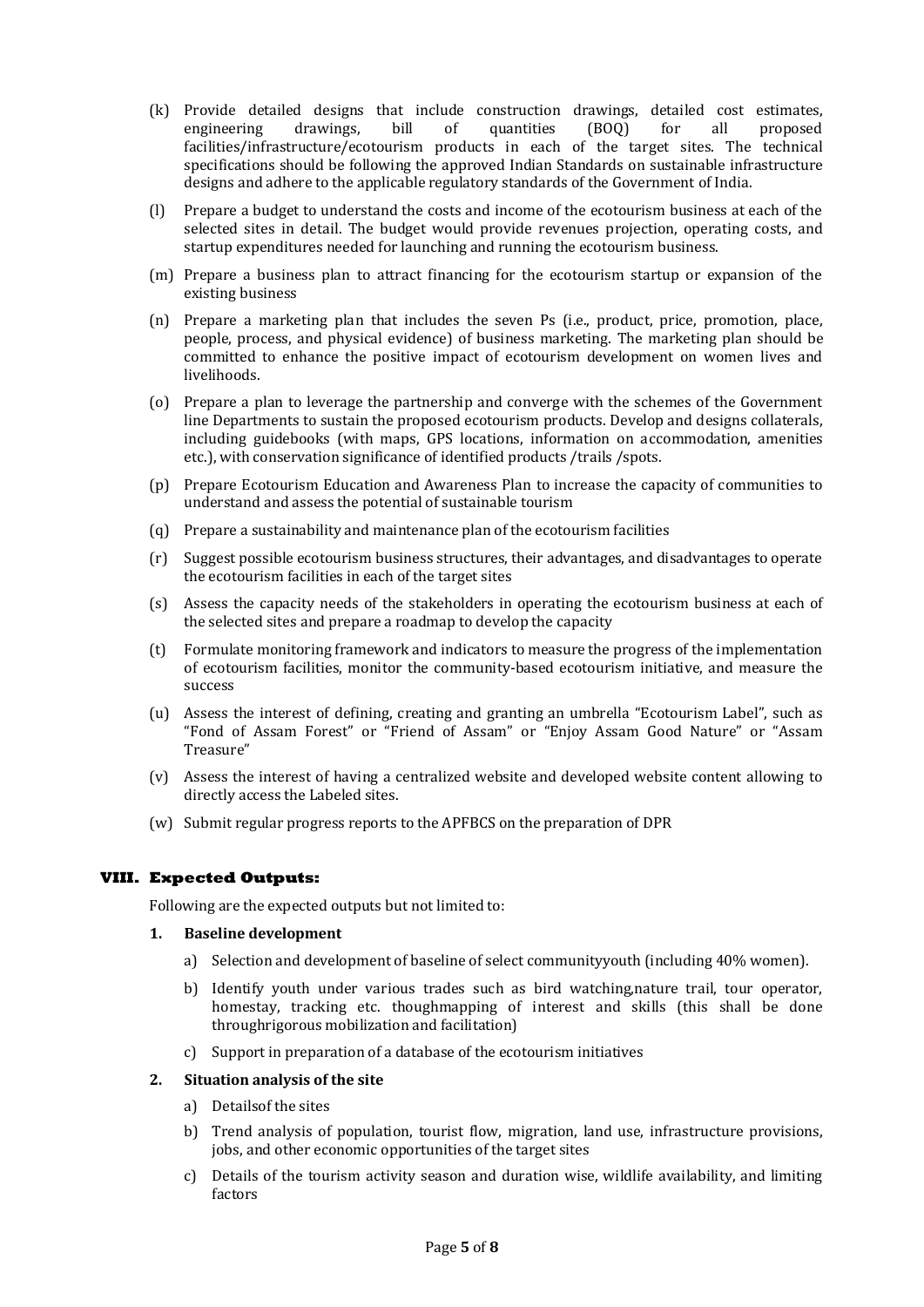- d) Details of the existing infrastructure
- e) Community-basedeco-tourismpotential
- f) SWOT analysis of the sites for operating community-based ecotourism business

## **3. Partnerships**

- a) Institution framework to operate the business
- b) Avenues with line departments to sustain the community-based ecotourism business

## **4. Implementation plan**

- a) Foundation
	- Assessments
		- $\triangleright$  Infrastructures need assessment
		- > Tourism assessment
		- $\triangleright$  Capacity needs assessment of the stakeholders
		- $\triangleright$  Market assessment and market linkage
		- Environmental assessment
		- $\triangleright$  Feasibility assessment and break even
		- $\triangleright$  Business partnership assessment
	- Raising awareness on tourism
	- Ecotourism education and awareness plan
	- Site development planning and zoning
	- Institutional strengthening
	- Developing management plan
	- Monitoring and evaluation plan
	- Sustainability and maintenance plan
	- Establish a network, marketing, and communication plan
- b) Preparation
	- Sourcinghumanresources
	- Accommodation development
	- Ecotourism infrastructure development
	- Capacity building/trainingplan for the community and FIUs and suggest site specific modules, domain experts/resource persons.
	- Options for ecotourism certifications
- c) Implementation
	- Tourism operation and product establishment using growth strategies such as The Ansoff Matrix
	- Market assessment and market linkage
- d) Branding and content of website development

## **IX. Duration of the assignment:**

The duration of the assignment is for 6 months. The duration may be extended depending on the need of the project with mutual agreement of the parties.

## **X. Technical expertise:**

The consultant organization or the joint venture should have: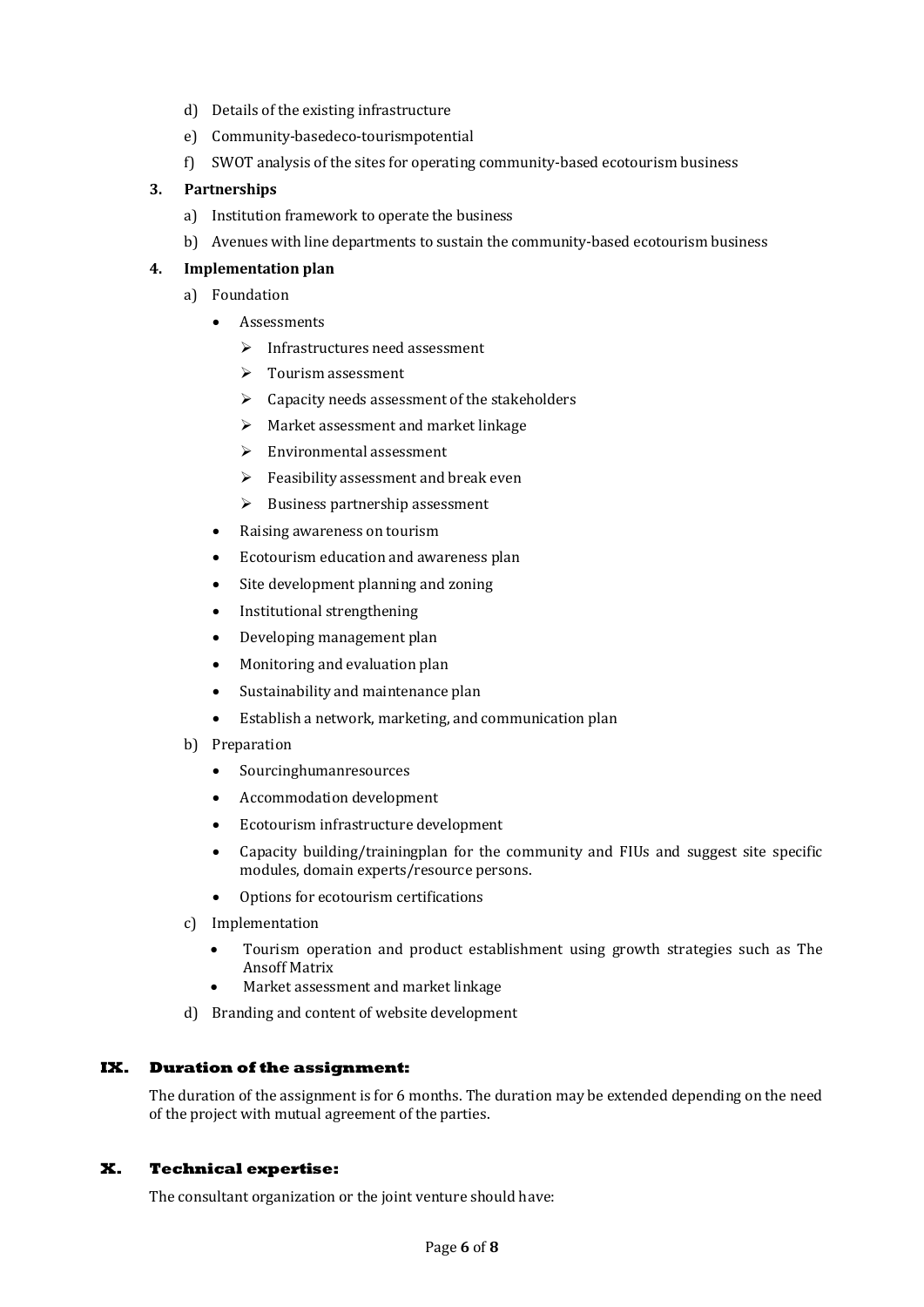- 1. A demonstrated track record of preparing management plans or detailed project reportson ecotourism facilities in rural or wildlife settings (operation, design, evaluation, development, and implementation).
- 2. Provide handholding support to implement the management plans or detailed project report on ecotourism facilities in rural or wildlife setting
- 3. Former knowledge of working with the Government at a national or state level in India on designing and implementing ecotourism/tourism management plans, designing, and implementing tourism products in collaboration with stakeholders
- 4. Prior experience in preparingeco-tourism thought leadership, marketing, and communications plan on tourism or eco-tourism initiatives
- 5. Prior experience in preparing training packages of practices and guidelines based on the national or state level understanding of the tourism and community-based ecotourism issues and concerns

### **XI. Reporting Requirements and Time Schedule for Deliverables**

| SI. | <b>Format and contents of reports</b>                                                                         | <b>Submission Timeline</b><br>from contract signing |
|-----|---------------------------------------------------------------------------------------------------------------|-----------------------------------------------------|
|     | Finalized methodology, guidelines, study sites, and submission of the<br><b>Inception Report</b>              | Within 1 month                                      |
| 2   | 1 <sup>st</sup> interim progress report                                                                       | Within 2 months                                     |
| 3   | 2 <sup>nd</sup> interim progress report                                                                       | Within 4 months                                     |
| 4   | Draft final report with PowerPoint presentation                                                               | Within 5 months                                     |
| 5   | Virtual consultation workshops for inviting inputs from all the<br>stakeholders including the line department | Within 6 months                                     |
| 6   | report with a PowerPoint presentation<br>(incorporating)<br>Final<br>comments raised by stakeholders)         | Within 6 months                                     |

### **XII. Payment Schedule:**

| ISI. | Deliverables/Milestone                                                               | <b>Submission Timeline</b><br>from contract signing   payment | $%$ of     |
|------|--------------------------------------------------------------------------------------|---------------------------------------------------------------|------------|
|      | Deployment of team, submission and acceptance of the<br>inception report             | Within 1 month                                                | 10%        |
| 2    | Submission and acceptance of the $1^{st}$ interim progress Within 2 months<br>report |                                                               | 20%        |
| 3    | Submission and acceptance of the $2^{nd}$ interim progress Within 4 months<br>report |                                                               | <b>30%</b> |
| 4    | Submission and acceptance of the draft final report                                  | Within 5 months                                               | 20%        |
| 5    | Submission of the proceedings and report on virtual<br>consultation workshop         | Within 6 months                                               | 20%        |
| 6    | Submission and acceptance of the final report                                        |                                                               |            |

#### **XIII. Team composition:**

The consultancy firm needs to deploy the following key staffs, whose CVs are to be evaluated during evaluation of the technical proposal. The details of the non-key experts and support staff, if required for the execution of this project are also to be mentioned: